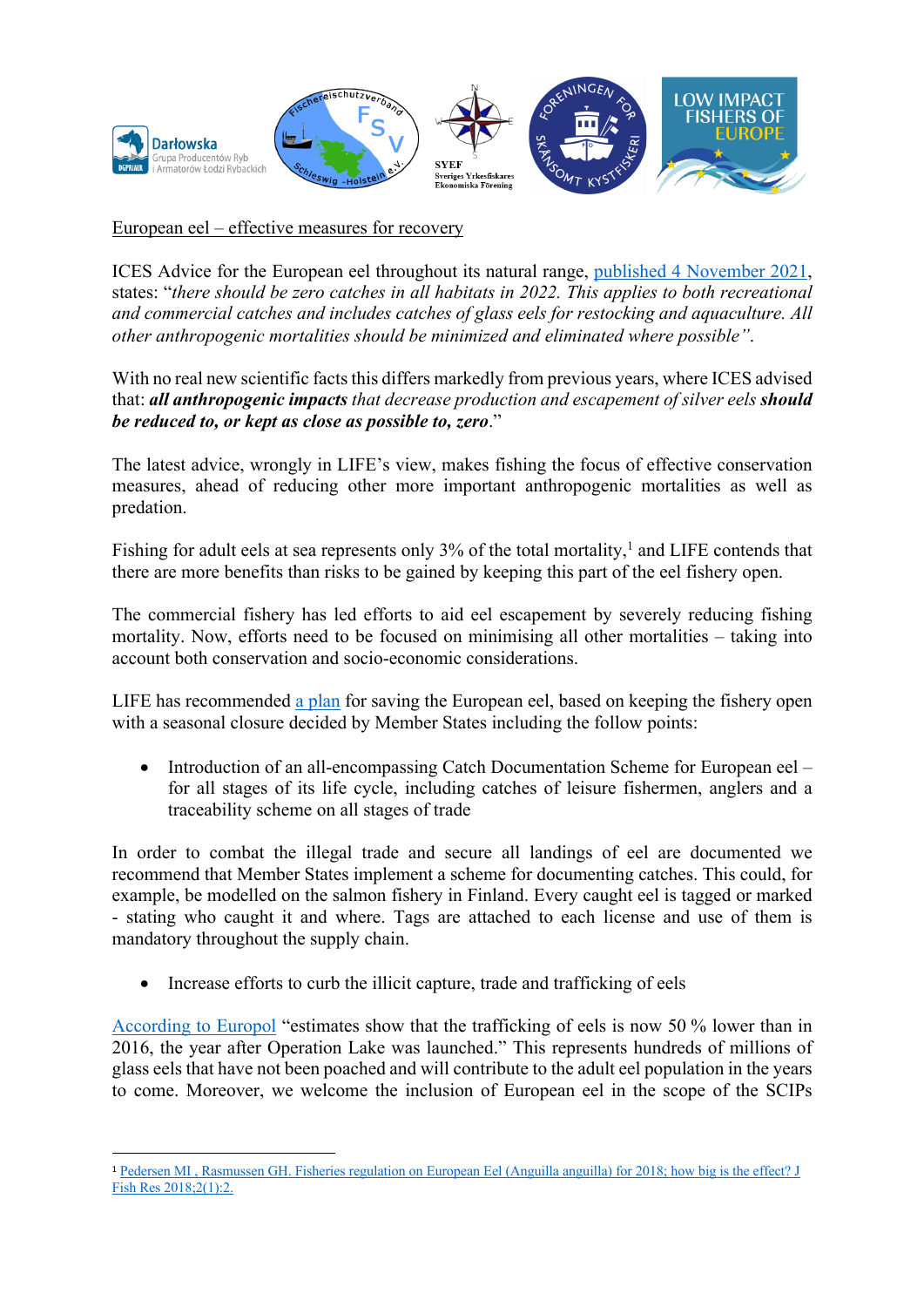

(Specific Control and Inspection Programmes) and the JDPs (Joint Deployment Programmes) and agree that this should include control of the eel fisheries closures.

• Facilitate eel migration by enhancing fluvial continuity from source to sea – including through "smart measures" based on eel migratory habits

We support the BSAC proposal that Member States, as part of commitments made in HELCOM, requirements stemming from the EU eel recovery regulation and the Water Framework Directive, establish a five-year plan on how to address eel conservation in the most important water bodies, with a set target of at least 90% survival of eel escaping to the sea.

Reserve the glass eel fishery for restocking purposes only

The socio-economic value of restocking is clear and at this time, in particular, is of critical importance given restricted access to other fish. Restocking has been a tradition for more than a century, supporting jobs and sustaining cultural heritage. The environmental benefits of restocking have proved inconclusive as a conservation measure, but a Catch Documentation Scheme would aid our knowledge of the relationship between restocking and spawning. ICES states that "the net benefit of restocking eels to reproductive potential of the stock is unknown".

As part of our work within the Baltic Sea Advisory Council, we have worked together with other stakeholders to form a consensus statement that has support across the region.

The Council Regulation establishing measures for the recovery of the stock of European eel has been in place since 2007 (EC 2007/1100). We note significant deficiencies in the implementation of this Regulation in Member States and welcome the ICES report on the implementation of Member State national eel management plans, due in April.

The eel has a generation cycle of around 15 years which means that a quick fix in helping the recovery of eel is not possible. However, we note that there has been no measured deterioration in the state of the eel stocks in recent years and highlight that much can be done to assist the eel through different stages of its life cycle while still maintaining the commercial fishery.

Eel stocks have been in decline for over a century, and they are now only about 10% of historic levels. Many factors have contributed to the decline: loss of wetland habitat, pollution, watermanagement blocking migration pathways, increase in cormorant populations, unscreened water pumps and hydropower stations, over-exploitation and illegal trafficking.

Closing down the commercial fishery would have the likely unintended consequence of making the shared goal of improving the state of the eel stocks harder to achieve in reality, while also reducing the quality of comparable data available to scientists monitoring eel migration together with fishers.

Commercial fishermen have taken a disproportionate share of responsibility for minimising mortality on silver eel. To ensure the survival of the eel, there is a need for a more even spread